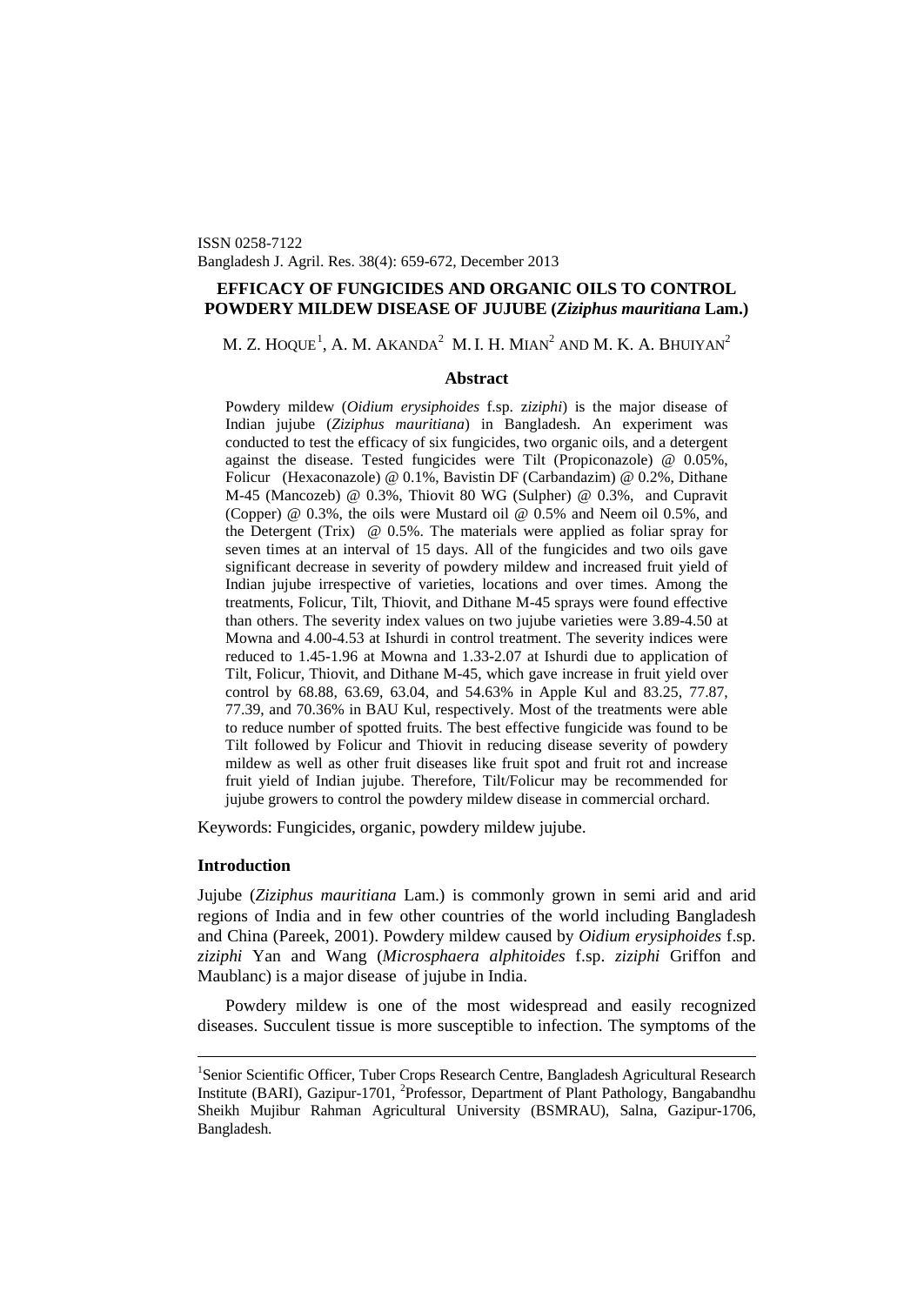disease are noticed on leaf, young branches, flowers, and newly set fruits. The whitish powdery mass develops on young leaves eventually causes defoliation. Flower infection is the most dangerous stage. Flower infection causes defoliation of flower, as a result, fruits are not set. The disease also appears in the form of white powdery spots on the fruits and covers the entire fruit surface. The spots turn into light brown to dark brown. The infected area becomes slightly raised and rough. Affected fruits either drop off prematurely or become corky, cracked, deformed and ultimately remain unmarketable. The mycelia grow externally on the host with white, single, upright conidiophores. The fungus survives in the bud wood of the host or in some alternate hosts during the absence of jujube flowers and fruits. The disease is observed on both cultivated and wild species of jujube (Mehta, 1950). The disease is causing great loss in productivity and quality of fruits. Jamadar *et al*. (2009) found 50-60% loss in fruit yield due to powdery mildew disease of jujube and reduced market value of the produce.

Jujube is a popular fruit in Bangladesh and powdery mildew is a common disease of the fruit. The yield loss due to powdery mildew disease of jujube in Bangladesh is not estimated earlier. But it was assumed that yield loss was high.

Available reports reveal that fungicides may be applied to control powdery mildew of jujube (Gupta *et al.,* 1977; Singh *et al.,* 1995; Sharma *et al*., 2001). Examples of effective fungicides are Dinocap (0.2% Karathane WP or 0.1% Karathane EC), 0.2% Sulfex (Gupta *et al.,* 1977; Yadav and Singh 1985; Singh *et al.,* 1995), 0.2% Carbendazim (Yadav *et al.,* 1980; Singh and Sidhu, 1985) or Trideomorph (Singh *et al.,* 1995). According to Kapoor *et al.* (1975) spray of 0.07% Karathane EC or 0.3% Sulfex gave satisfactory control of powdery mildew disease of jujube. He also stated that other effective fungicides for the control of powdery mildew were Dinocap (0.1%), Carbendazim (0.1%), wettable Sulphur (0.2%), Trideomorph (0.1%), Sulphur dust (250 g/tree), and Thiophenate Methyl (0.2%). Sharma *et al.* (2001) evaluated Bayleton and Karathane sprays to control and found effective. Starting with the initiation of the disease, 2 to 4 sprays at 15-20 days intervals should be carried out depending upon disease intensity. Gupta *et al.* (1978) and Singh and Sidhu (1985) suggested that spraying should be started as soon as the disease appears on fruits of peanut size and repeated at three weeks intervals. The powdery mildew disease can be effectively managed by alternate sprays of Triadimefon at 0.1% followed by wettable sulphur at 0.3% at an interval of 12-15 days (Jamadar *et al*., 2009).

Spray of 0.5% solution of baking soda may control this disease satisfactorily. Application of neem oil is another good approach to manage the disease. Weekly application of lime-sulfur or spray or dust with sulfur is very useful to control the disease (http://www.weekendgardener.net/plant-diseases/powdery-mildew-110711.htm). In order to reduce the amounts of synthetic fungicides, a wide range of alternative chemicals or natural products has been tested against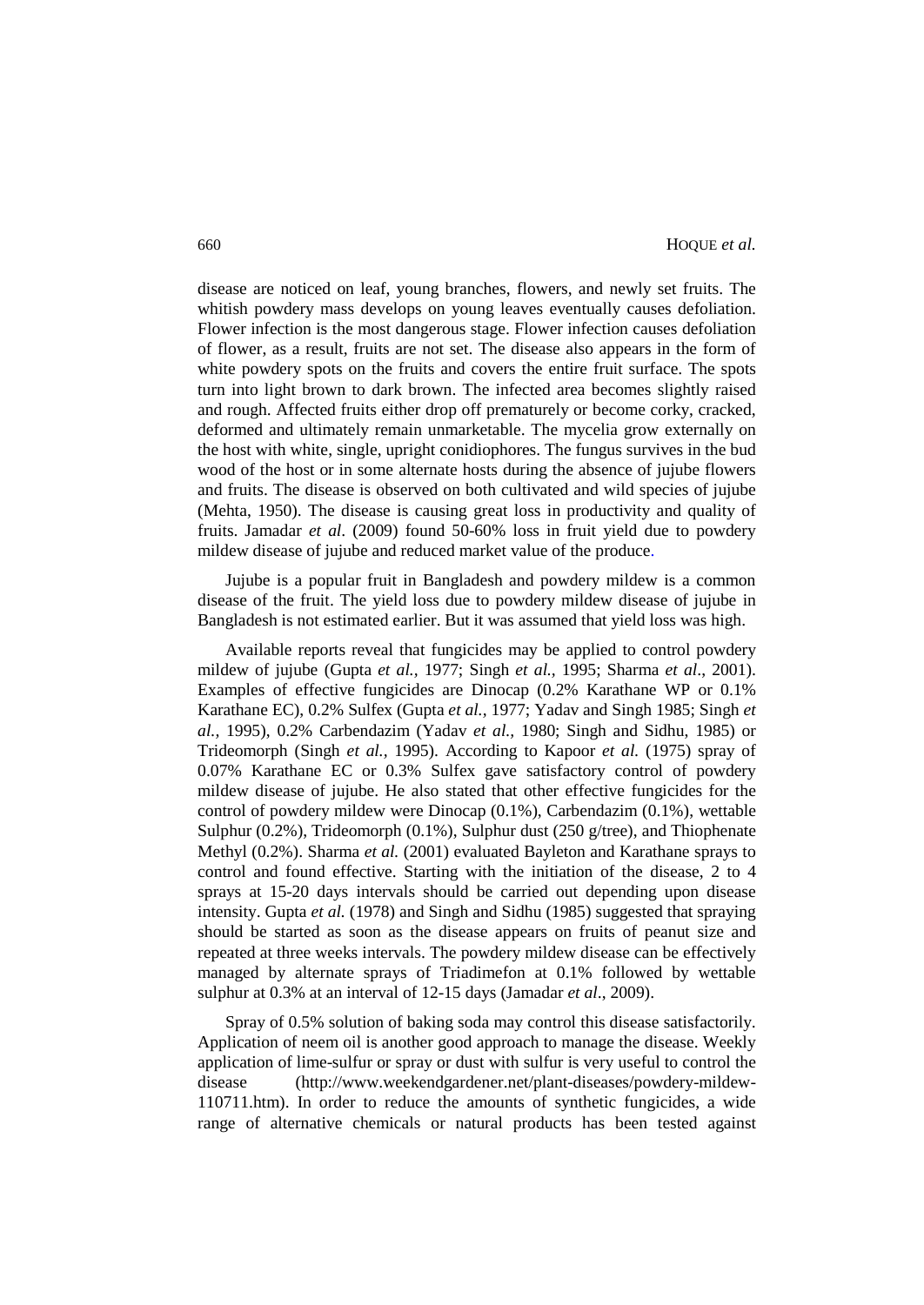powdery mildew disease. Homma *et al.* (1981) reported that sodium bicarbonate reduced the incidence of powdery mildew on cucumber plants. Foliar application of phosphate potassium salts was also found to reduce powdery mildew on cucurbit crops (Menzies *et al.,* 1992; Reuveni , 1995).

In Bangladesh, recommended methods of control against powdery mildew of jujube are not available. Presently, jujube growers of the country applied different fungicides to control Jujube diseases without knowing their effectiveness. Therefore, in most of the cases, it is found that farmers could not achieve satisfactory results.

The present study was, therefore, conducted to find out the effectiveness of foliar sprays with fungicides, organic oils, and detergent to control powdery mildew of jujube under Bangladesh conditions.

# **Materials and Method**

The fungicides tested in the experiment were Tilt 250 EC (Propiconazole) and Folicur 250 EC (Hexaconazole), Bavistin DF (Carbandazim), Dithane M-45 (Mancozeb), Thiovit 80 WG (Sulpher), and Cupravit (Copper oxychloride), the oils were mustard oil and neem oil, and the detergent was Trix. Folicur and Tilt were applied @ 0.05%, Bavistin @ 0.10%, Dithane M-45 @ 0.20%, Thiovit, and Cupravit @ 0.30%, and mustard oil, neem oil, and Trix were applied @ 0.50%. All of the materials were applied as foliar spray for seven times starting from 1 September with an interval of 15 days. Plain water spray served as untreated control.

The experiment was conducted in established jujube orchards of the farmers at Mawna, Gazipur and Ishurdi, Pabna during consecutive years of 2007-08 and 2008-09. At each location, two orchards were selected. One of them was planted with variety BAU Kul and the other with variety Apple Kul, which is widely cultivated in Bangladesh. In the first year, the age of BAU Kul trees was one year and that of Apple Kul was two years. All cultural and intercultural operations were applied by the owners of the orchards. The experiment was laid out in a randomized complete block design with three replications. Each experimental unit was represented by two trees. Treatment means were separated by Truky's Test.

Severity of powdery mildew was indexed on a 0-5 subjective scale (Bakr *et al*., 2010) where,  $0=$  No lesion,  $1=$  Few lesions on small laterals and leaves,  $2=$ Lesions on a number of laterals and leaves,  $3=$  Lesions on a few fruits and main laterals and leaves, 4= Lesions on a number of fruits and some laterals and leaves blighted and 5= Entire inflorescence blighted without fruit set. Data on total number of fruits per plant, spotted fruits per plant, single fruit weight (g) and fruit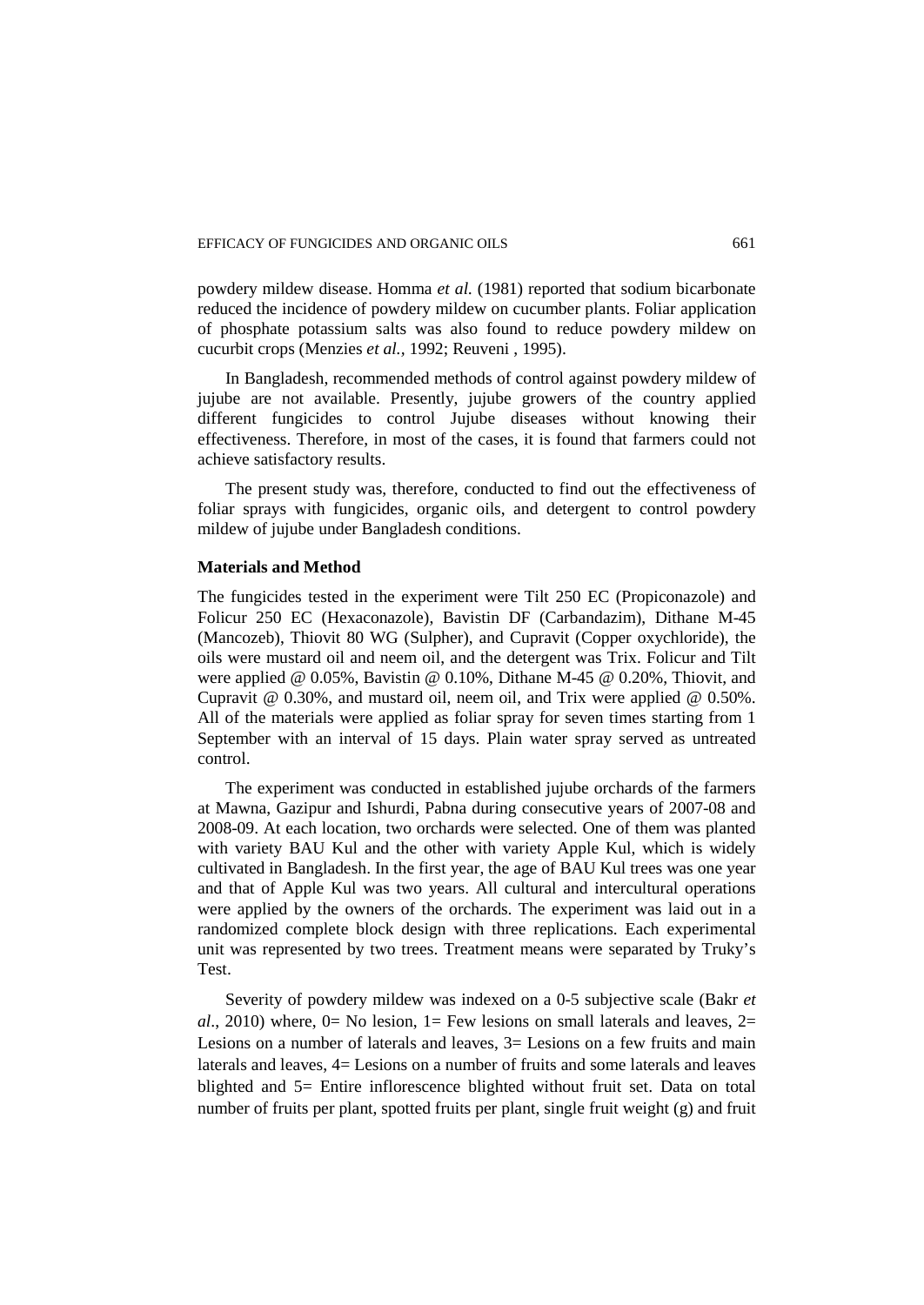yield (kg/plant) were also recorded. Fruit spot caused by other than *Oidium* like *Colletotrichum, Alternaria, Fusarium,* etc. also include in data on spotted fruits per plant. Percent reduction in disease severity and increase in yield over control were computed.

### **Results and Discussion**

### **Severity of powdery mildew**

All the treatments significantly reduced powdery mildew severity ( $P = 0.05$ ) as compared to control treatment. Severity index values of powdery mildew were maximum on both jujube varieties in both the seasons at both the locations under control treatment showing severity score of 3.89-4.53. The disease severity was reduced significantly over control due to foliar sprays with six fungicides, two organic oils, and a detergent irrespective of seasons, locations, and jujube varieties with the exception. The exception included that the detergent, mustard oil, Cupravit, and Bavistin did not reduce the disease severity significantly compared to control (Table 1). At Mowna as well as Ishurdi, disease severity index values were less than 1.33-2.07 on both Apple Kul and BAU Kul during both growing seasons under the treatments with Thiovit, Tilt, Folicur, and Dithan M-45. However, their effectiveness to reduce powdery mildew severity was statistically similar. Cupravit, Mustard oil, Neem oil and Trix were found less effective (Table 1).

#### **Diseased or spotted fruits per plant**

Like disease severity, number of spotted fruits/plant was the highest under control, which was statistically similar to effectiveness of two organic oils and the detergent. Thiovit, Tilt, and Folicur significantly reduced incidence of spotted fruits irrespective of jujube varieties, locations, and seasons compared to control. Dithane M-45 also caused significant reduction in incidence of spotted fruit over control. However, Bavistin and Cupravit gave inconsistent results (Table 2).

Percent diseased fruits of jujube significantly lower in all treatments as compared of control. The effectiveness of Tilt, Folicur, and Thiovit was the best as compared to other fungicides, organic oils, and detergent. The effectiveness of Dithane M-45 and Bavistin was less than Tilt/Thiovit. Neem oil could reduce percent diseased fruits considerably but not at par with other fungicides except Cupravit.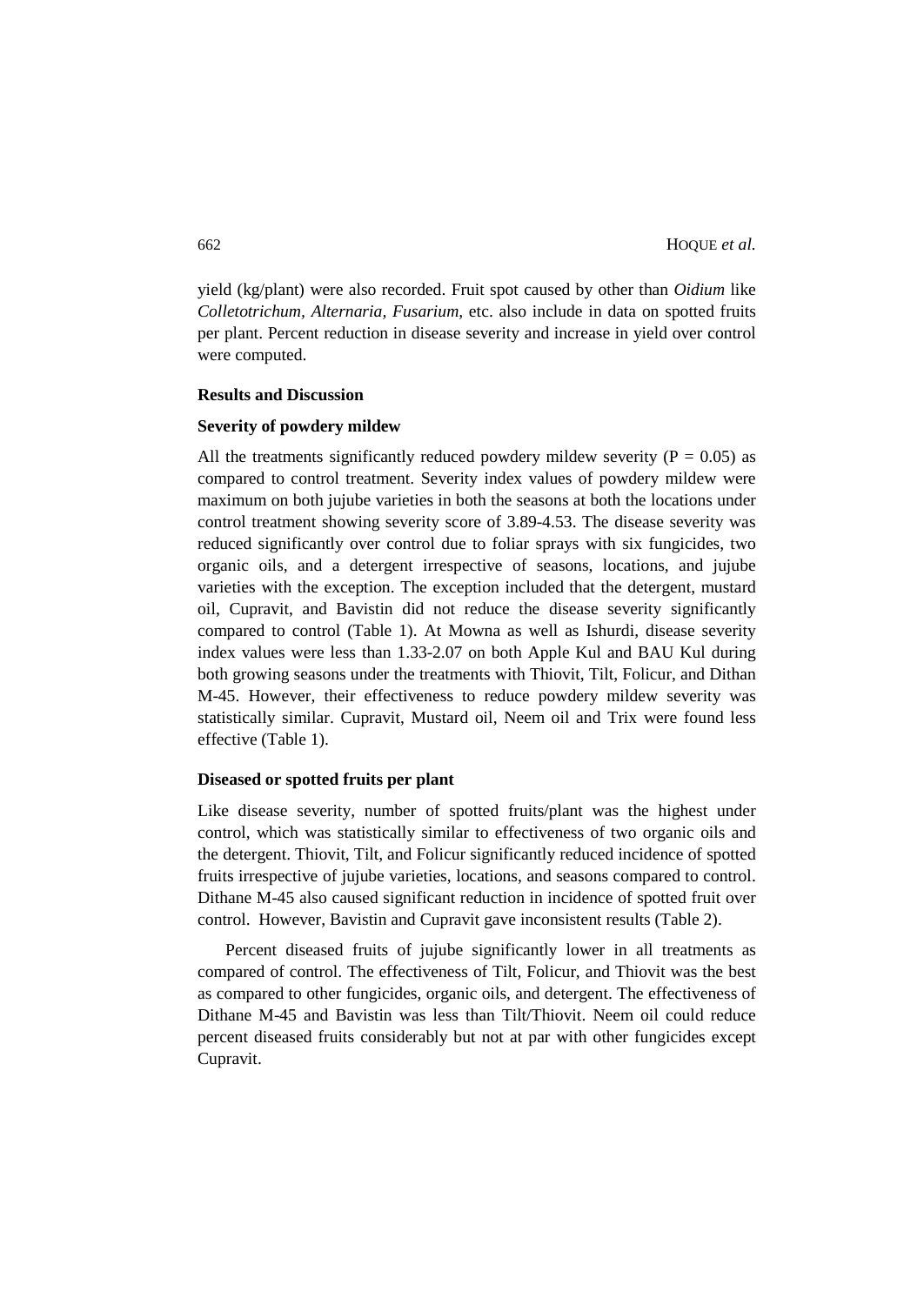| EFFICACY OF FUNGICIDES<br>Table 1. Effectiveness of different treatments with fungicides, organic oils and a detergent to control powdery mildew of Jujube at<br>two locations during 2007-08 and 2008-09. |                              |                   |                   |                   |                    |                 |                    |                    |  |  |
|------------------------------------------------------------------------------------------------------------------------------------------------------------------------------------------------------------|------------------------------|-------------------|-------------------|-------------------|--------------------|-----------------|--------------------|--------------------|--|--|
|                                                                                                                                                                                                            | Disease severity (0-5 Scale) |                   |                   |                   |                    |                 |                    |                    |  |  |
|                                                                                                                                                                                                            |                              | Mawna, Gazipur    |                   |                   |                    | Ishurdi, Pabna  |                    |                    |  |  |
| Treatment                                                                                                                                                                                                  | 2007-08                      |                   | 2008-09           |                   | 2007-08            |                 | 2008-09            |                    |  |  |
|                                                                                                                                                                                                            | Apple Kul                    | <b>BAU Kul</b>    | Apple Kul         | <b>BAU Kul</b>    | Apple Kul          | <b>BAU Kul</b>  | Apple Kul          | <b>BAU Kul</b>     |  |  |
| Thiovit $(0.3\%)$                                                                                                                                                                                          | 1.56d                        | 1.80d             | 1.78 cd           | 1.89d             | 1.90d              | 1.33d           | 1.93 def           | 1.57d              |  |  |
| Tilt $(0.05\%)$                                                                                                                                                                                            | 1.45d                        | 1.57d             | 1.56d             | 1.73d             | 1.67d              | 1.33d           | 1.69f              | 1.50d              |  |  |
| Folicur $(0.05\%)$                                                                                                                                                                                         | 1.55d                        | 1.67d             | $1.73$ cd         | 1.87d             | 1.80d              | $1.67$ cd       | 1.83 ef            | 1.60d              |  |  |
| Bavistin $(0.1\%)$                                                                                                                                                                                         | 2.11cd                       | 2.10 cd           | 2.13 bcd          | 2.17 cd           | 2.10 cd            | $2.67$ abcd     | $2.00$ def         | 2.27 bcd           |  |  |
| Cupravit (0.3%)                                                                                                                                                                                            | 2.33 bc                      | 2.10 cd           | $2.28$ bcd        | 2.23 cd           | 2.43 bcd           | 2.67 abcd       | 2.54 bcd           | 2.50 bcd           |  |  |
| Dithane M-45<br>$(0.2\%)$                                                                                                                                                                                  | 1.78 cd                      | 1.80d             | $1.90$ cd         | 1.96d             | 2.00 <sub>d</sub>  | $2.00$ bcd      | $2.07$ def         | $1.90$ cd          |  |  |
| Mustard oil (0.5%)                                                                                                                                                                                         | 2.44 bc                      | $2.67$ bc         | $2.61$ bc         | 2.78 bc           | 2.80 <sub>bc</sub> | $3.00$ abc      | 2.78 <sub>bc</sub> | 3.07 <sub>bc</sub> |  |  |
| Neem oil $(0.5\%)$                                                                                                                                                                                         | $2.00 \text{ cd}$            | $2.20$ cd         | $2.23$ bcd        | $2.30$ cd         | 2.17 bcd           | $2.33$ bcd      | 2.37 cde           | 2.43 bcd           |  |  |
| Trix $(0.5%)$                                                                                                                                                                                              | 2.89 <sub>b</sub>            | 3.00 <sub>b</sub> | 3.10 <sub>b</sub> | 3.27 <sub>b</sub> | 2.90 <sub>b</sub>  | $3.33$ ab       | 3.00 <sub>b</sub>  | 3.50 <sub>b</sub>  |  |  |
| Control (Plain<br>water)                                                                                                                                                                                   | 3.89a                        | 4.33a             | 4.44a             | 4.50a             | 4.10A              | $4.00\text{ A}$ | 4.39a              | 4.53 a             |  |  |
| CV(%)                                                                                                                                                                                                      | 11.27                        | 11.67             | 14.00             | 10.03             | 11.11              | 19.85           | 8.54               | 16.90              |  |  |

|                                           | Table 1. Effectiveness of different treatments with fungicides, organic oils and a detergent to control powdery mildew of Jujube at |
|-------------------------------------------|-------------------------------------------------------------------------------------------------------------------------------------|
| two locations during 2007-08 and 2008-09. |                                                                                                                                     |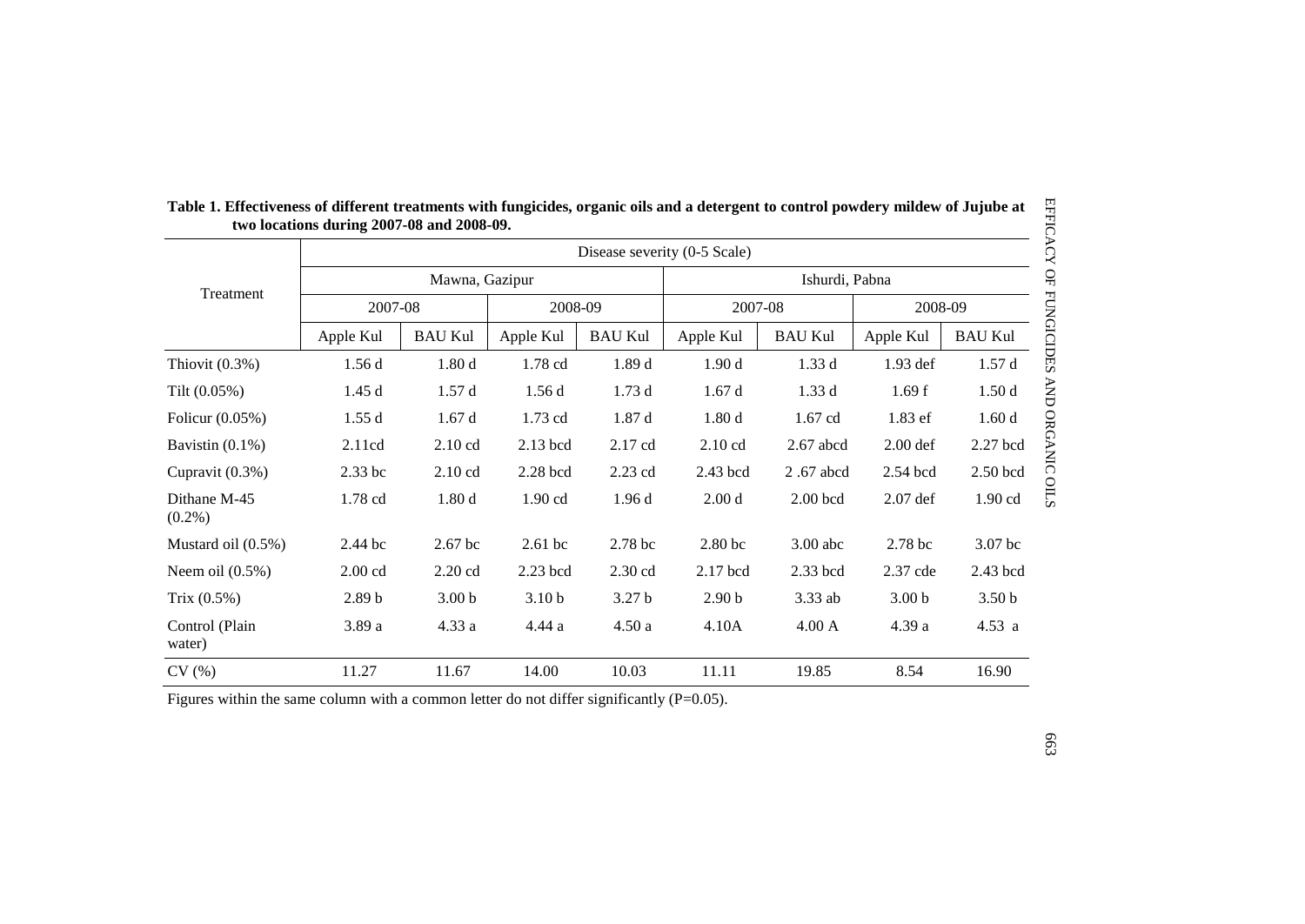|                        | Number of spotted fruit per plant |                     |                |                   |                     |                     |             |                   |  |  |
|------------------------|-----------------------------------|---------------------|----------------|-------------------|---------------------|---------------------|-------------|-------------------|--|--|
|                        |                                   |                     | Mawna, Gazipur |                   | Ishurdi, Pabna      |                     |             |                   |  |  |
| Treatment              | 2007-08                           |                     | 2008-09        |                   | 2007-08             |                     | 2008-09     |                   |  |  |
|                        | Apple Kul                         | <b>BAU Kul</b>      | Apple Kul      | <b>BAU Kul</b>    | Apple Kul           | <b>BAU Kul</b>      | Apple Kul   | <b>BAU Kul</b>    |  |  |
| Thiovit $(0.3\%)$      | $21.00 \text{ cd}$                | $6.67$ de           | 13.33 cd       | 8.33 d            | 19.00 cd            | 8.67c               | 15.33 bc    | 9.00 <sub>b</sub> |  |  |
| Tilt $(0.05\%)$        | 19.00 d                           | 4.33 e              | 11.67 d        | 8.00 <sub>d</sub> | 15.33 d             | 8.33 c              | 12.67c      | 8.67 <sub>b</sub> |  |  |
| Folicur $(0.05\%)$     | 19.00 d                           | 5.67 de             | 12.00 d        | $9.00$ cd         | 18.33 d             | 9.00c               | 13.00c      | 9.33 <sub>b</sub> |  |  |
| Bavistin $(0.1\%)$     | $26.00$ abcd                      | $10.33$ cd          | 18.00 abcd     | $10.30$ bcd       | 27.00 <sub>bc</sub> | $12.00$ abc         | 16.33 abc   | $12.67$ ab        |  |  |
| Cupravit $(0.3\%)$     | 26.33 abcd                        | $10.67$ cd          | 18.67 abcd     | $12.67$ abc       | $29.00$ ab          | 14.67 abc           | 19.33 abc   | $13.00$ ab        |  |  |
| Dithane M-45 $(0.2\%)$ | 22.33 bcd                         | 8.67 cde            | 15.33 bcd      | $10.00$ bcd       | 23.33 cd            | 11.00 <sub>bc</sub> | 14.00c      | $12.33$ ab        |  |  |
| Mustard oil (0.5%)     | $29.00$ abc                       | 13.33 abc           | $20.67$ abc    | $14.00$ ab        | 30.33 ab            | 15.67 ab            | $20.00$ abc | $14.00$ ab        |  |  |
| Neem oil $(0.5\%)$     | $26.00$ abcd                      | 12.67 <sub>bc</sub> | 18.33 abcd     | $12.00$ abcd      | 26.67 abc           | 13.33 abc           | 19.67 abc   | 13.33 ab          |  |  |
| Trix $(0.5\%)$         | 32.00a                            | 14.33 ab            | $22.00$ ab     | $14.00$ ab        | $31.00$ ab          | $16.33$ ab          | $22.00$ ab  | 15.00a            |  |  |
| Control (Plain water)  | $30.00$ ab                        | 18.00a              | 23.00a         | 14.67 a           | 34.33 a             | 18.00 a             | 2333a       | 17.00a            |  |  |
| CV(%)                  | 11.16                             | 18.09               | 14.66          | 12.73             | 10.79               | 17.19               | 15.09       | 16.31             |  |  |

**Table 2. Effect of fungicides, organic oils and a detergent sprayed against powdery mildew of jujube on number of spotted fruit at two locations during 2007-08 and 2008-09.**

664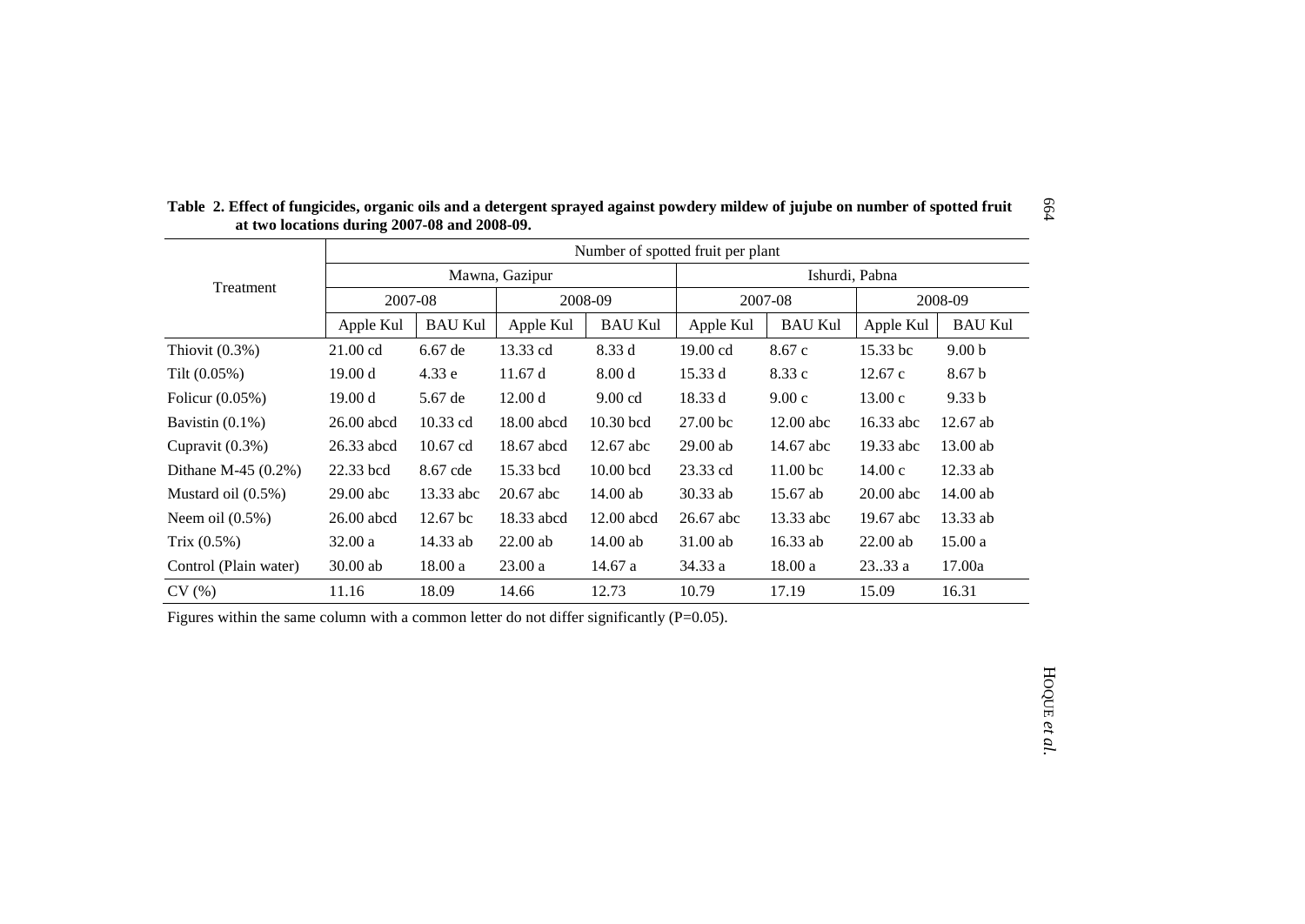#### EFFICACY OF FUNGICIDES AND ORGANIC OILS 665



**Figure 1. Comparative efficacy of six fungicides, two organic oils and a detergent sprayed against diseases to reduce per cent diseased fruits of jujube.** 

# **Total number of fruits per plant**

All treatments significantly increased total fruit number/plant over control except Trix treated plants of Apple Kul at Mawna, Gazipur in 2007-08 and BAU Kul of both locations in cropping year 2008-09. Considering locations and years, Tilt and Thiovit treated plants produced higher total fruit number/plant than other fungicides and oils (Table 3).

# **Weight of single fruit (g)**

Generally the weight of single fruit was found higher in BAU Kul compared to Apple Kul which may be genetical. Influence of sprays with all fungicides, two organic oils and the detergent on fruit size of variety Apple Kul in two seasons at two locations and that of variety BAU Kul in 2008-09 at Mowna was not significant compared to control. In case of BAU Kul, significant increase in single fruit weight over control was obtained with Tilt and Folicur in 2007-08 at Mowna, in 2008-09 at Ishurdi. In 2007-08 at Ishurdi, significant increase in fruit size of BAU Kul was observed due to spray of only Thiovit and Tilt (Table 4).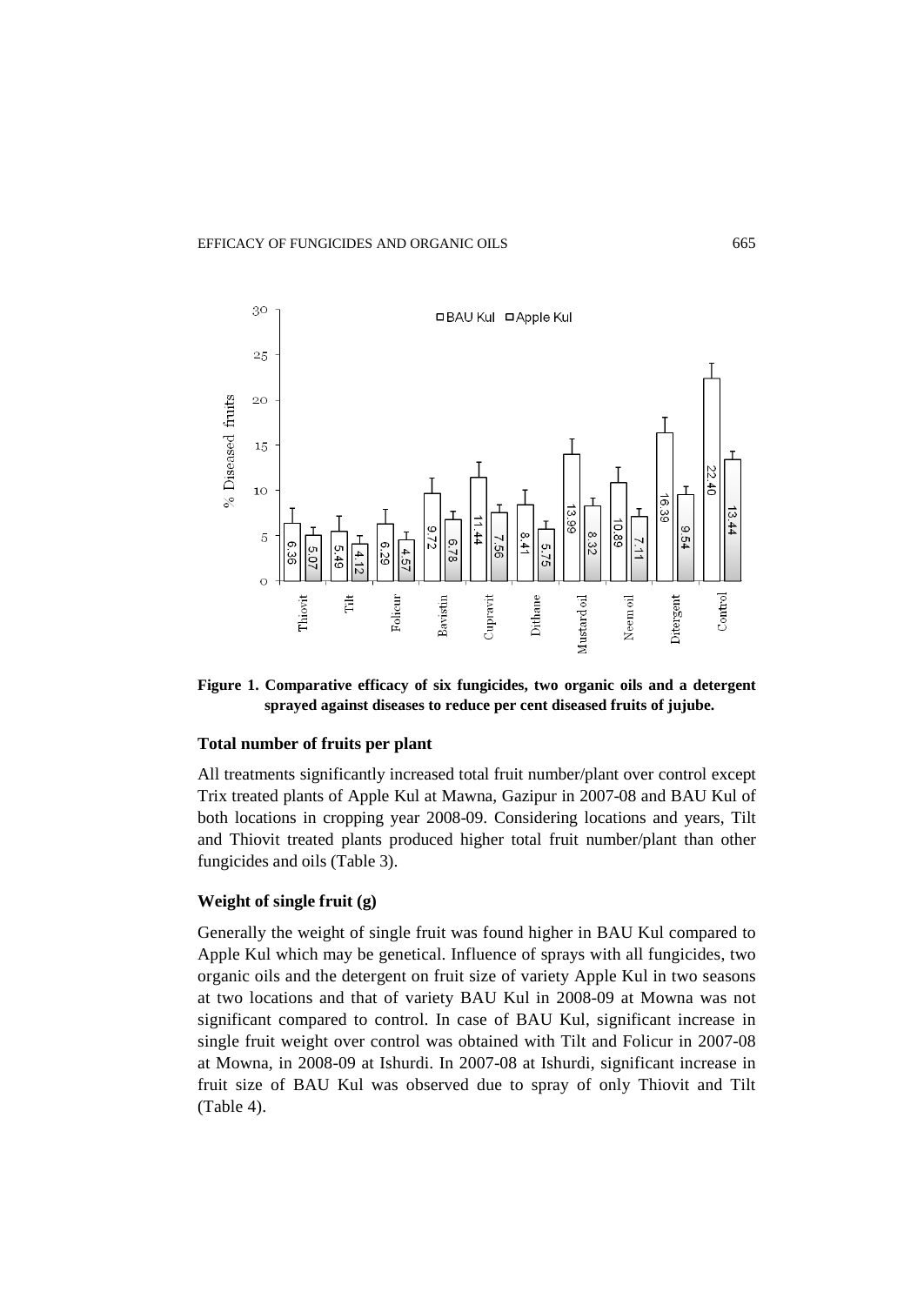|                        | Total fruit number/plant |                      |                |                |                |                |            |                     |  |  |
|------------------------|--------------------------|----------------------|----------------|----------------|----------------|----------------|------------|---------------------|--|--|
| Treatments             |                          |                      | Mawna, Gazipur |                | Ishurdi, Pabna |                |            |                     |  |  |
|                        |                          | 2007-08              | 2008-09        |                | 2007-08        |                | 2008-09    |                     |  |  |
|                        | Apple Kul                | <b>BAU Kul</b>       | Apple Kul      | <b>BAU Kul</b> | Apple Kul      | <b>BAU Kul</b> | Apple Kul  | <b>BAU Kul</b>      |  |  |
| Thiovit $(0.3\%)$      | 468.30a                  | 119.70 ab            | 369.00 a       | $106.50$ ab    | 547.70 a       | 160.70a        | 417.00 ab  | 136.60 ab           |  |  |
| Tilt $(0.05\%)$        | 440.70 ab                | 122.30a              | 374.00 a       | 111.00a        | 513.70 a       | 162.30 a       | 446.00 a   | 141.40 a            |  |  |
| Folicur (0.05%)        | 447.30 ab                | $121.00$ ab          | 357.70 a       | 108.90 ab      | 535.00 a       | 159.30 a       | 426.30 ab  | 137.90 ab           |  |  |
| Bavistin $(0.1\%$      | 449.30 ab                | 110.00 <sub>bc</sub> | 354.30 a       | 94.97 abc      | 518.30 a       | 146.30 bc      | 390.70 abc | 121.10 bc           |  |  |
| Cupravit (0.3%)        | 451.30a                  | $107.00 \text{ cd}$  | 321.30 a       | 92.04 bcd      | 525.30 a       | 144.30 bc      | 370.30 bc  | $109.30 \text{ cd}$ |  |  |
| Dithane M-45 $(0.2\%)$ | 439.70 ab                | 115.70 abc           | 374.00 a       | $102.20$ abc   | 524.70 a       | 155.00 ab      | 387.00 abc | 133.50 cd           |  |  |
| Mustard oil $(0.5\%)$  | 449.70 ab                | 104.30 cd            | 305.00 a       | 86.91 cd       | 500.00 a       | 123.30 d       | 368.00 bc  | 98.57 de            |  |  |
| Neem oil $(0.5\%)$     | 443.00 ab                | 111.30 abc           | 339.70 a       | 99.47 abc      | 519.00 a       | 138.30c        | 386.70 abc | 125.20 abc          |  |  |
| Trix $(0.5\%)$         | $404.00$ ab              | 96.33 d              | 302.30 a       | 76.28 de       | 465.30 a       | 116.70 d       | 338.00 c   | 83.58 ef            |  |  |
| Control (Plain water)  | 352.70 b                 | 79.00e               | 206.30 b       | 61.54 e        | 362.30 b       | 91.00 e        | 231.70d    | 73.16 f             |  |  |
| CV(%)                  | 7.70                     | 12.72                | 9.26           | 11.33          | 6.19           | 5.34           | 5.57       | 5.55                |  |  |

Table 3. Effect of fungicides, organic oils and a detergent sprayed against powdery mildew of jujube on total fruit number per  $\frac{8}{9}$ **plant at two locations during 2007-08 and 2008-09.**

Figures within the same column with a common letter do not differ significantly (P=0.05).

HOQUE *et al.*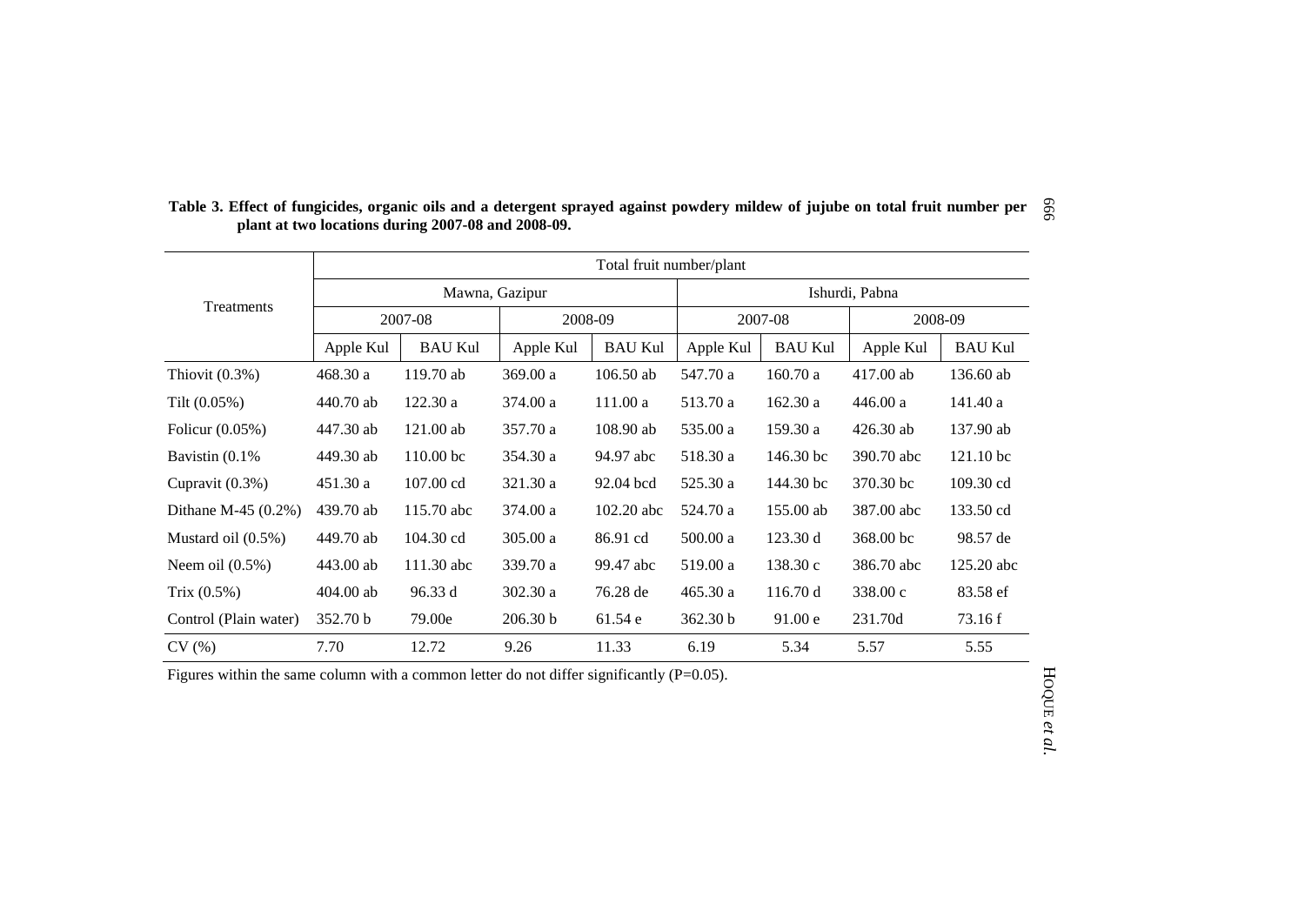| EFFICACY OF FUNGICIDES<br>Table 4. Effect of fungicides, organic oils and a detergent sprayed against powdery mildew of jujube on single fruit weight at two<br>locations during 2007-08 and 2008-09. |                      |                |           |                |           |                |           |                |  |  |
|-------------------------------------------------------------------------------------------------------------------------------------------------------------------------------------------------------|----------------------|----------------|-----------|----------------|-----------|----------------|-----------|----------------|--|--|
|                                                                                                                                                                                                       | Single fruit $wt(g)$ |                |           |                |           |                |           |                |  |  |
|                                                                                                                                                                                                       |                      | Mawna, Gazipur |           |                |           | Ishurdi, Pabna |           |                |  |  |
| Treatment                                                                                                                                                                                             | 2007-08              |                | 2008-09   |                |           | 2007-08        |           | 2008-09        |  |  |
|                                                                                                                                                                                                       | Apple Kul            | <b>BAU Kul</b> | Apple Kul | <b>BAU Kul</b> | Apple Kul | <b>BAU Kul</b> | Apple Kul | <b>BAU Kul</b> |  |  |
| Thiovit $(0.3\%)$                                                                                                                                                                                     | 16.63a               | 92.00 ab       | 17.19a    | 91.73 a        | 16.42a    | 92.50 ab       | 17.67a    | 91.33 abcd     |  |  |
| Tilt $(0.05\%)$                                                                                                                                                                                       | 18.00 a              | 93.18 a        | 17.12 a   | 92.83 a        | 17.93 a   | 93.33 a        | 18.17 a   | 92.60 a        |  |  |
| Folicur $(0.05\%)$                                                                                                                                                                                    | 17.10a               | 92.58 a        | 17.29a    | 92.43 a        | 17.30a    | 91.50 abc      | 17.70 a   | 92.20 ab       |  |  |
| Bavistin $(0.1\%)$                                                                                                                                                                                    | 16.23a               | 90.33 abc      | 17.46 a   | 90.33 a        | 16.43a    | 89.00 bc       | 17.27 a   | 90.53 bcd      |  |  |
| Cupravit $(0.3\%)$                                                                                                                                                                                    | 16.00a               | 89.83 abc      | 17.54 a   | 89.87 a        | 16.00a    | 88.83 bc       | 17.37 a   | 90.20 cd       |  |  |
| Dithane M-45 $(0.2\%)$                                                                                                                                                                                | 16.27a               | 90.58 abc      | 17.21a    | 91.57 a        | 17.07 a   | 90.33 abc      | 16.67a    | 91.60 abc      |  |  |
| Mustard oil $(0.5\%)$                                                                                                                                                                                 | 16.00a               | 88.83 bc       | 16.91 a   | $90.00a$       | 16.00a    | 89.17 bc       | 17.57a    | 89.67 d        |  |  |
| Neem oil $(0.5\%)$                                                                                                                                                                                    | 16.13a               | 90.43 abc      | 16.96 a   | 91.83 a        | 16.87 a   | 90.67 abc      | 17.50a    | 91.17 abcd     |  |  |
| Trix $(0.5%)$                                                                                                                                                                                         | 16.00a               | 88.50 abc      | 17.34 a   | 91.00a         | 16.30a    | 89.50 bc       | 17.00a    | 90.50 cd       |  |  |
| Control (Plain water)                                                                                                                                                                                 | 16.00a               | 88.03c         | 16.54a    | 90.33 a        | 16.00a    | 88.67c         | 16.83 a   | 90.33 cd       |  |  |
| CV(%)                                                                                                                                                                                                 | 4.05                 | 1.35           | 6.67      | 1.27           | 6.80      | 1.39           | 3.55      | 0.66           |  |  |

|                                       | Table 4. Effect of fungicides, organic oils and a detergent sprayed against powdery mildew of jujube on single fruit weight at two |
|---------------------------------------|------------------------------------------------------------------------------------------------------------------------------------|
| locations during 2007-08 and 2008-09. |                                                                                                                                    |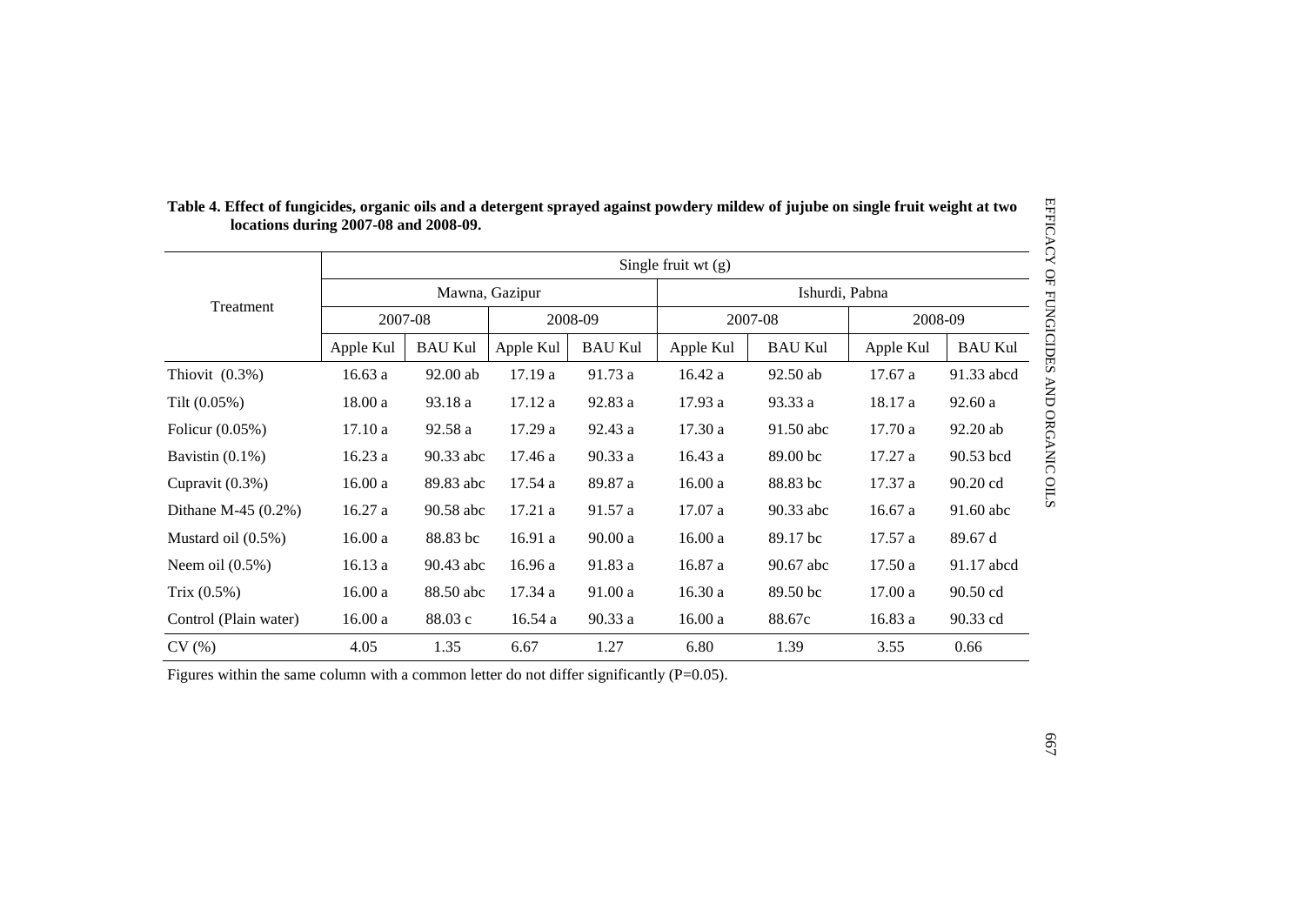|                                | Fruit yield (kg/plant) |                |            |                |                   |                    |             |                |  |  |  |
|--------------------------------|------------------------|----------------|------------|----------------|-------------------|--------------------|-------------|----------------|--|--|--|
|                                | Mawna, Gazipur         |                |            |                | Ishurdi, Pabna    |                    |             |                |  |  |  |
| Treatments                     |                        | 2007-08        | 2008-09    |                | 2007-08           |                    | 2008-09     |                |  |  |  |
|                                | Apple Kul              | <b>BAU Kul</b> | Apple Kul  | <b>BAU Kul</b> | Apple Kul         | <b>BAU Kul</b>     | Apple Kul   | <b>BAU Kul</b> |  |  |  |
| Thiovit $(0.3\%)$              | 7.67 ab                | $11.00$ abc    | $6.50$ ab  | $9.65$ ab      | 9.10a             | 14.83 ab           | $7.17$ abc  | $12.70$ ab     |  |  |  |
| Tilt $(0.05\%)$                | 7.90a                  | 11.40a         | 6.77 a     | 10.10a         | 9.23a             | 15.13a             | 7.63a       | 13.14a         |  |  |  |
| Folicur $(0.05\%)$             | 7.73a                  | 11.17 ab       | $6.33$ abc | 9.92 ab        | 9.13a             | 14.40 abc          | 7.37 ab     | 12.82 ab       |  |  |  |
| Bavistin $(0.1\%)$             | 7.40 ab                | 9.83 bcde      | $6.03$ bcd | 8.66 abc       | 8.43 ab           | 13.17 bcd          | 6.82 abcd   | $11.27$ bc     |  |  |  |
| Cupravit $(0.3\%)$             | 7.20ab                 | 9.57 cde       | 5.57 bcd   | 8.39 bcd       | 8.37 ab           | 12.80 cd           | $6.50$ bcd  | 10.17 cd       |  |  |  |
| Dithane M-45 $(0.2\%)$ 7.50 ab |                        | 10.57 abcd     | $6.23$ abc | $9.32$ abc     | 8.47 ab           | 13.98 abcd         | $6.67$ abcd | $12.40$ ab     |  |  |  |
| Mustard oil $(0.5\%)$          | $7.17$ ab              | 9.27 de        | 5.37 cd    | 7.91 cd        | 8.00 <sub>b</sub> | $11.00 \text{ ef}$ | 6.23 cd     | $9.17$ de      |  |  |  |
| Neem oil $(0.5\%)$             | 7.47 ab                | 10.03 abcd     | 5.93 bcd   | $9.05$ abc     | 8.37 ab           | 12.57 de           | $6.57$ abcd | 11.63 abc      |  |  |  |
| Trix $(0.5\%)$                 | 6.57 bc                | 8.37 ef        | 5.13 d     | 6.95 de        | 7.43 b            | 10.00 f            | 5.87 d      | 7.77 ef        |  |  |  |
| Control (Plain water)          | 5.60c                  | 6.93 f         | 3.47 e     | 5.60e          | 5.77 c            | 7.83g              | 3.83 e      | 6.80f          |  |  |  |
| CV(%)                          | 13.19                  | 14.12          | 10.77      | 13.40          | 11.55             | 4.65               | 12.69       | 9.46           |  |  |  |

Table 5. Effect of fungicides, organic oils and a detergent sprayed against powdery mildew of Jujube on fruit yield per plant at  $\frac{8}{3}$ **two locations during 2007-08 and 2008-09.**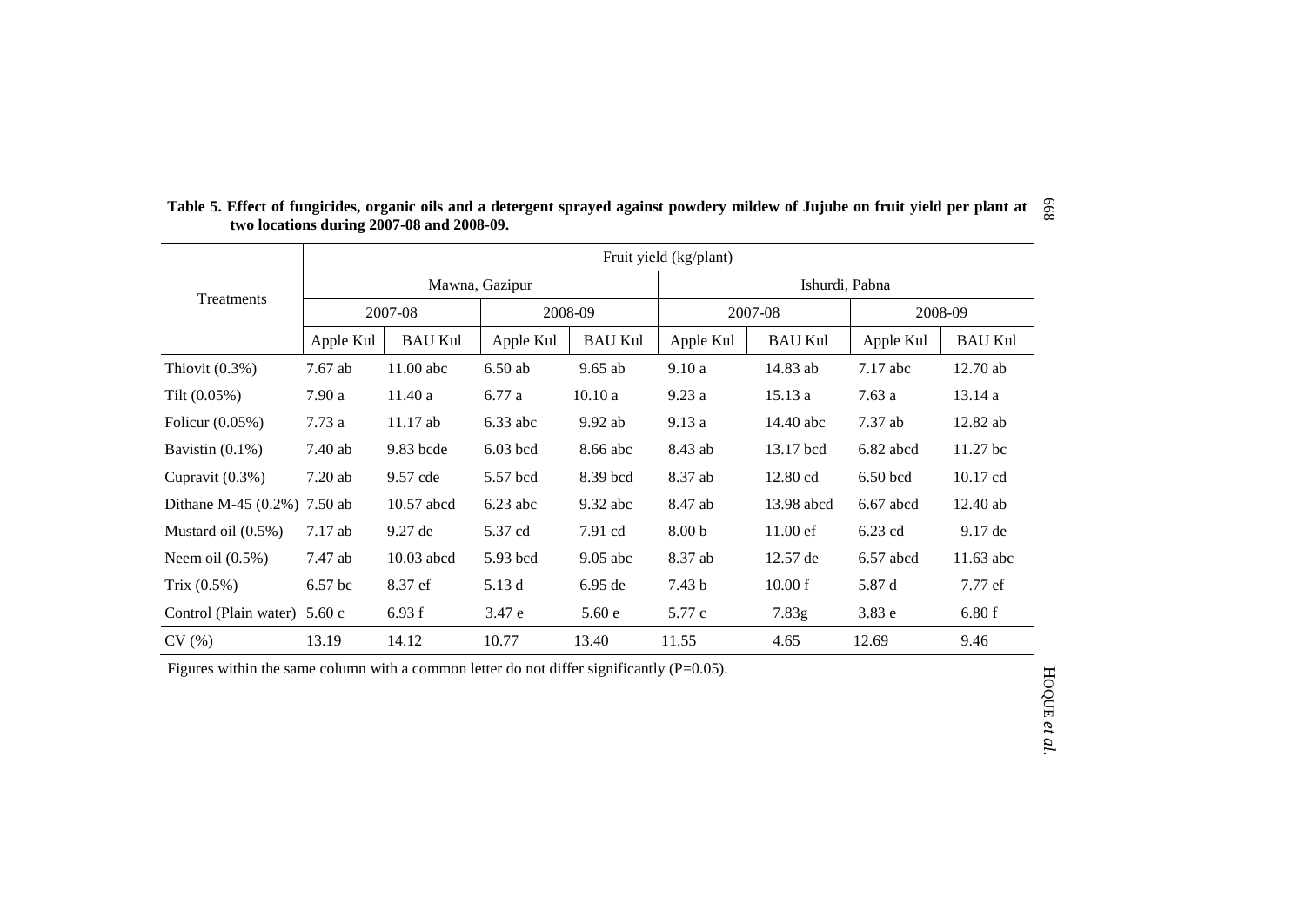#### EFFICACY OF FUNGICIDES AND ORGANIC OILS 669

# **Fruit yield (kg/plant)**

Significant increase in fruit yield (kg/plant) was achieved with foliar spray with all fungicides and organic oils tested in the present experiment as compared to control, irrespective of jujube varieties, locations, and seasons. Effectiveness of Thiovit, Tilt, Folicur, and Dithane M-45 to increase fruit yield was statistically similar but comparatively high than other treatments. Trix showed inconsistent results, where significant yield increase was observed at Mowna in 2008-09 in Apple Kul,, at Ishurdi in both seasons in case of Apple Kul, and at Ishurdi in 2007-08 in case of BAU Kul (Table 5). Mean yield increase ranged 33.90- 68.88% in Apple Kul and 21.71-83.25% in BAU Kul. The treatments gave comparatively high yield increase in BAU Kul than in Apple Kul.



**Fig. 2. Comparative efficacy of treatments against powdery mildew disease to increase fruit yield of jujube in average of both years.**

#### **Cost and return**

The purpose of marginal analysis is to reveal that how the benefit from investment increases as the amount of investment increase. Economic analysis showed that the highest gross margin (Tk. 377808.13 and Tk 284573.75/ha for BAU Kul and Apple Kul, respectively) was found in Tilt followed by Thiovit, Folicur and Dithane M-45 for both the varieties. On the other hand, MBCR was the highest in Thiovit (23.23 for BAU Kul and 15.61 for Apple Kul) followed by Tilt, Neem oil, and Folicur in both the varieties. It means that Thiovit was the most profitable treatment than others (Table 6 and 7).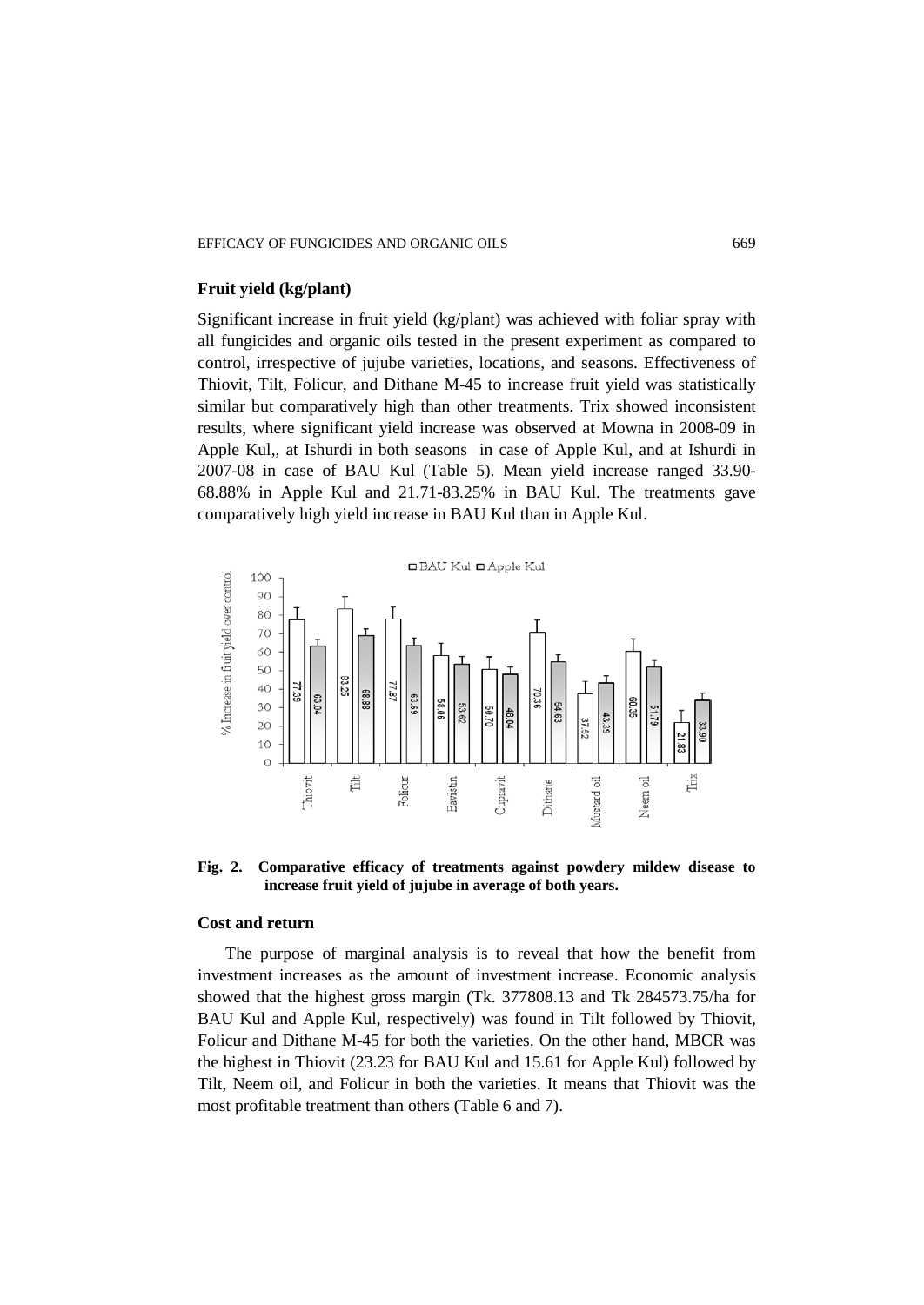| Treatment       | Yield<br>(kg/ha) | Gross return<br>(Tk <sub>n</sub> /ha) | Cost of<br>treatment<br>(Tk/ha) | Gross margin<br>(Tk/ha) | <b>MBCR</b> |
|-----------------|------------------|---------------------------------------|---------------------------------|-------------------------|-------------|
| Thiovit         | 7528.13          | 376406.25                             | 7070.00                         | 369336.25               | 23.23       |
| Tilt            | 7776.56          | 388828.125                            | 11020.00                        | 377808.13               | 16.03       |
| Folicur         | 7548.44          | 377421.875                            | 13020.00                        | 364401.88               | 12.69       |
| <b>Bavistin</b> | 6707.81          | 335390.625                            | 17820.00                        | 317570.63               | 6.91        |
| Cupravit        | 6395.31          | 319765.625                            | 23320.00                        | 296445.63               | 4.61        |
| Dithane M-45    | 7229.69          | 361484.375                            | 13320.00                        | 348164.38               | 11.21       |
| Mustard oil     | 5835.94          | 291796.875                            | 10520.00                        | 281276.88               | 7.57        |
| Neem oil        | 6804.69          | 340234.375                            | 8520.00                         | 331714.38               | 15.03       |
| Trix            | 5170.31          | 258515.625                            | 8520.00                         | 249995.63               | 5.44        |
| Control         | 4243.75          | 212187.50                             | 0.00                            | 212187.50               |             |

**Table 6. Cost and benefit analysis of BAU Kul as influenced by different treatments for management of powdery mildew disease.**

**Table 7. Cost and benefit analysis of Apple Kul as influenced by different treatments for management of powdery mildew disease.**

| Treatment       | Yield<br>(kg/ha) | Gross return<br>(Tk/ha) | Cost of<br>treatment<br>(Tk. /ha) | Gross margin<br>(Tk/ha) | <b>MBCR</b> |
|-----------------|------------------|-------------------------|-----------------------------------|-------------------------|-------------|
| Thiovit         | 4756.25          | 285375.00               | 7070.00                           | 278305.00               | 15.61       |
| Tilt            | 4926.56          | 295593.75               | 11020.00                          | 284573.75               | 10.94       |
| Folicur         | 4775.00          | 286500.00               | 13020.00                          | 273480.00               | 8.56        |
| <b>Bavistin</b> | 4481.25          | 268875.00               | 17820.00                          | 251055.00               | 5.27        |
| Cupravit        | 4318.75          | 259125.00               | 23320.00                          | 235805.00               | 3.61        |
| Dithane M-45    | 4510.94          | 270656.25               | 13320.00                          | 257336.25               | 7.18        |
| Mustard oil     | 4182.81          | 250968.75               | 10520.00                          | 240448.75               | 7.22        |
| Neem oil        | 4428.13          | 265687.50               | 8520.00                           | 257167.50               | 10.64       |
| Trix            | 3906.25          | 234375.00               | 8520.00                           | 225855.00               | 6.97        |
| Control         | 2917.19          | 175031.25               | 0.00                              | 175031.25               |             |

**Input Price:** Thiovit = Tk. 175.00/kg, Tilt = Tk. 1700.00/Litre, Folicur = Tk. 2100.00/Litre, Bavistin = Tk. 1700.00/kg, Diathane M-45 = Tk. 600.00/kg, Cupravit = Tk. 800.00/kg, Mustard oil = Tk. 200.00/Litre, Neem oil = Tk. 150.00/Litre and Trix = Tk. 800.00/Litre

**Output price:** BAU Kul = Tk  $50/kg$  and Apple Kul = Tk.  $60/kg$ 

Findings of the present study revealed that foliar spray with six fungicides and two organic oils effectively decreased severity of powdery mildew and increased fruit yield of jujube irrespective of two varieties in two locations and two years of experimentation. Among the treatments, Tilt, Folicur, Thiovit, and Dithane M-45 were more effective compared to other treatments. They also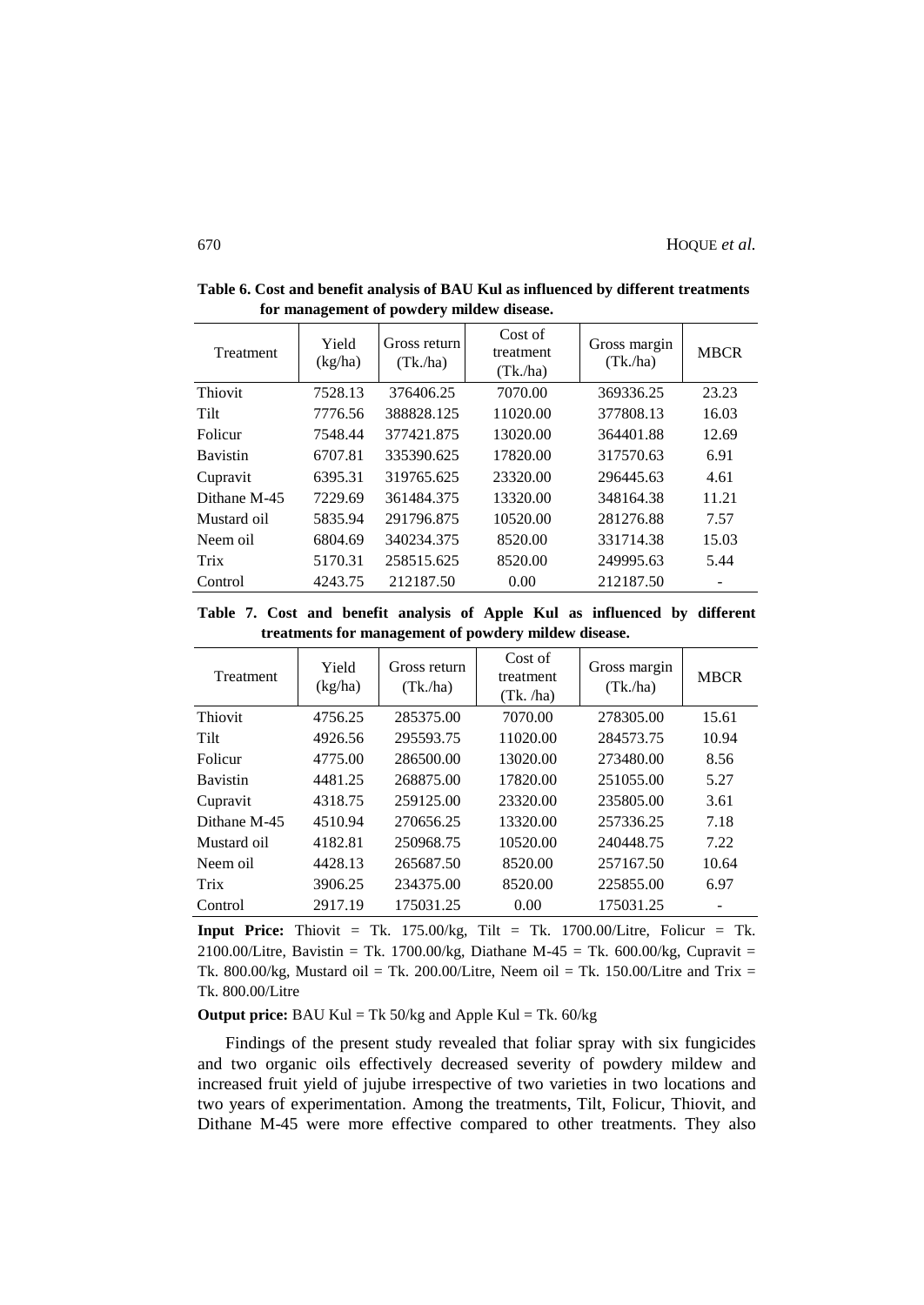showed effectiveness to reduce number of spotted fruits. Fungicidal spray caused appreciable increase in single fruit weight of the variety BAU Kul, but the treatments did not show any remarkable influence on fruit size of Apple Kul. The most effective fungicide was Tilt followed by Folicur and Thiovit for reducing disease severity and increase fruit yield. Economic analysis also showed that Thiovit, Tilt, Neem oil, and Folicur were the most profitable treatments. Efficacy of fungicides to control powdery mildew of jujube has been reported by many other authors from home and abroad. From Bangladesh, Bakr (2007) reported that Tilt 250 EC  $(0.05\%)$ , Thiovit  $(0.2\%)$ , and Bordeaux mixture  $(1\%)$  were effective to control powdery mildew disease of jujube. Similar findings have also been reported by other investigators (Bent, 1978; O'Brien *et al.,* 1988; O'Brien, 1994; Singh *et al.,* 1995; Cheah and Page 1997). Yadav *et al.* (1980) and Singh and Sidhu (1985) found that Carbendazim (0.2%) can control powdery mildew disease. Sulphur fungicides were found effective for controlling powdery mildew disease by many authors (Kapoor *et al.,* 1975; Gupta *et al.,* 1977, 1978; Yadav and Singh, 1985; Singh *et al.,* 1995). In the present experiment, mustard oil and neem oil were found to be an effective organic pesticide that reduce disease severity as well as increase fruit yield of jujube. Effectiveness of neem oil performed better than mustard oil and it was almost similar to fungicides.

### **Recommendations**

- 1) Seven sprays of Tilt 250 EC (Propiconazole) @ 0.05%, starting from first week of September with an interval of 15 days may be recommended for controlling powdery mildew disease of jujube in commercial orchard.
- 2) Thiovit (0.3%) or Folicur 250 EC (Hexaconazole) @ 0.05% may be applied as an alternate to Tilt 250 EC for controlling powdery mildew disease of jujube in commercial orchard.
- 3) As organic pesticides, neem oil @ 0.5% may be applied as a potential alternative of fungicides with same frequency and interval for controlling powdery mildew disease of jujube.

### **References**

- Bakr, M. A. (eds.). 2007. Plant Pathological Research Abstracts. Plant Pathology Division, BARI, Gazipur, 199 Pp.
- Bakr, M. A., M. Sakhawat Hossain and H. U. Ahmed (eds). 2010. A Guide to Disease Identification, Data Recording, Rating Scale and Grading System of Major Diseases of Important Crops. 74 Pp.
- Bent, K. J. 1978. Chemical control of powdery mildews. In: Spencer DM, ed. The Powdery Mildews. London, UK: Academic Press: 259-280.
- Cheah, L. H. and B. B. C. Page. 1997. Screening natural products for the control of powdery mildew in squash. In: Proceedings of the 11th Australasian Plant Pathology Conference. Australia: Australasian Plant Pathology Society, 257.